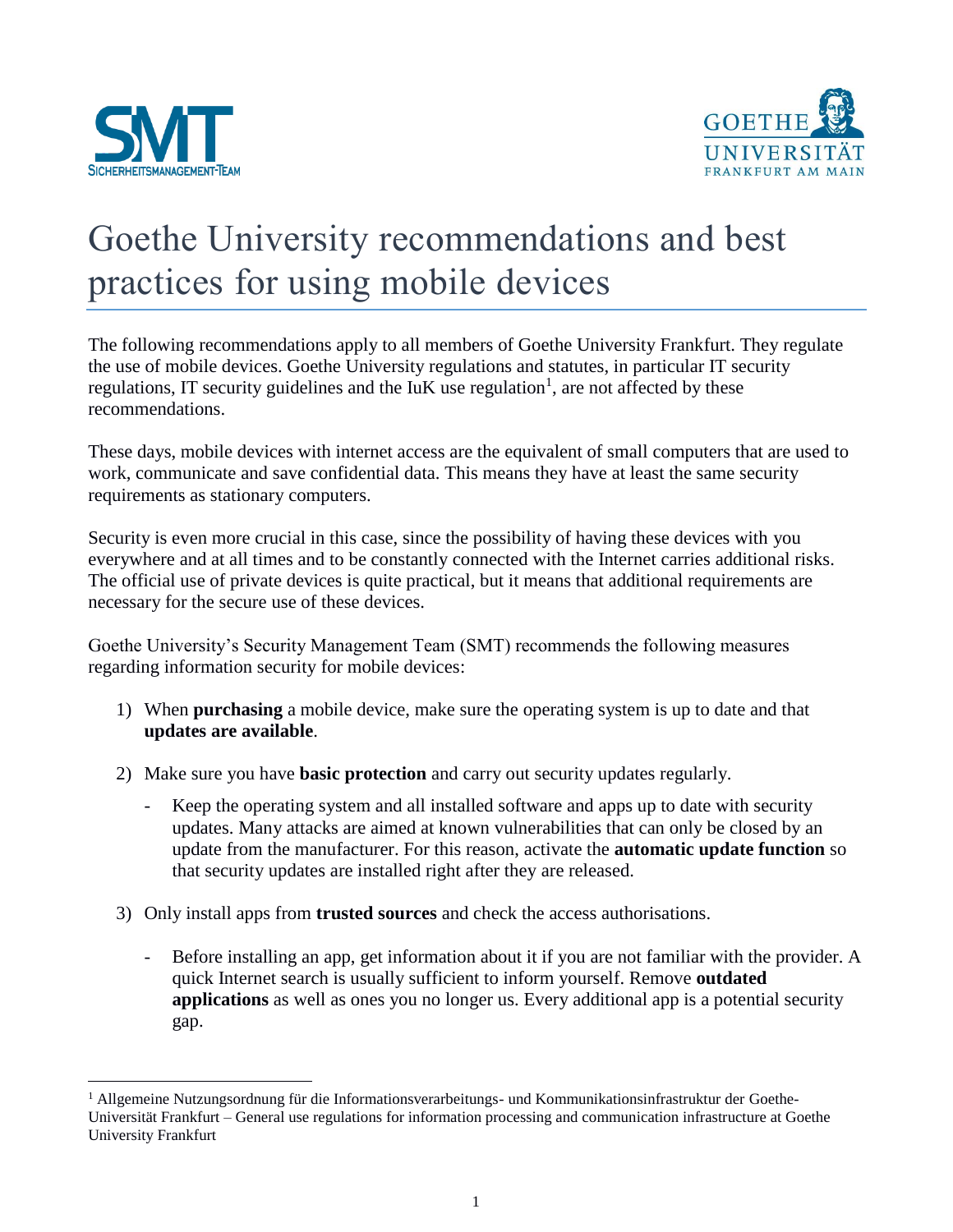



- Many apps grant themselves wide-ranging rights for no recognisable reason. It is not necessary, for example, that every app has access to location, address book or telephone status. Critically review whether the **access rights** are necessary for carrying out the function.
- 4) Use **lock codes** and **passwords**.
	- Access to mobile devices and their applications must be protected through measures such as a password or PIN.
- 5) Only activate interfaces as needed and secure them.
	- Deactivate wireless interfaces such as B**luetooth or NFC** when you are not using them. This makes your device less vulnerable to cyber attacks.
- 6) Only connect your mobile device with **trusted computers**.
- 7) Use extra care with public hotspots.
	- Public WIFI hotspots should not be used without heedlessly, as they do not always provide a secure, encrypted connection. In particular when using sensitive data (e.g., online banking, shopping, etc.), **an encrypted connection** is essential.
	- It is best to use a VPN connection. The University Computing Centre (HRZ) provides a free VPN connection for all university members. You can find more information at: <https://www.rz.uni-frankfurt.de/vpn>
- 8) Never let your device out of your sight.
	- To protect your device from unauthorised access and manipulation, **never leave it unwatched and never lend it** to someone else. Lost or stolen official mobile phones must be reported to your IT support officer.
- 9) Use common sense when surfing.
	- Maintain a healthy amount of scepticism when it comes to following recommendations for apps on what you install, from where and on what you click. Not everything is as good as its promise, and empty promises are a popular vehicle for installing malware on a device.
- 10) Protect your data.
	- Use the functions for data encryption where available, or encrypt sensitive data yourself using encryption software.
	- Create **back-up copies** regularly.